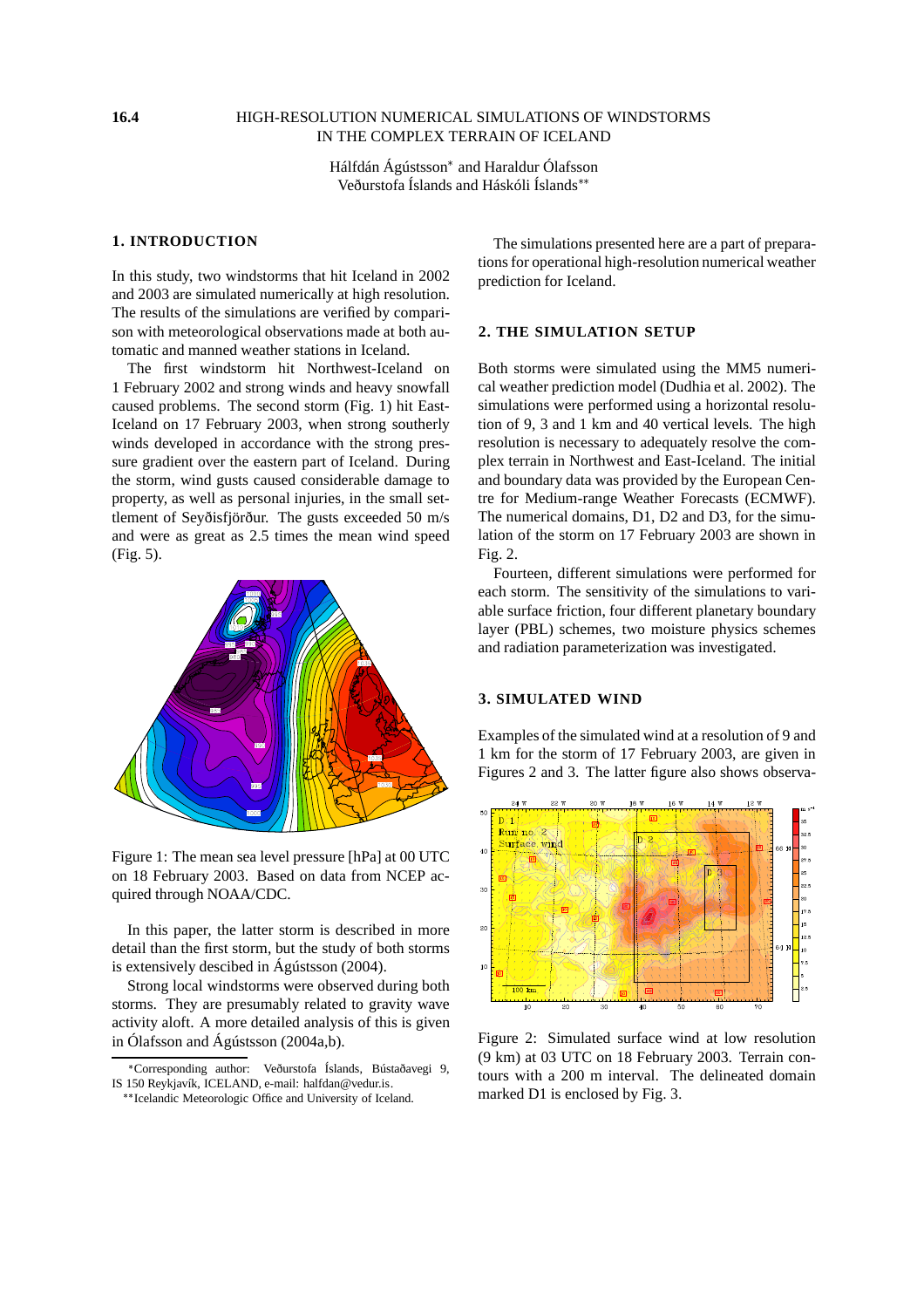tions of the 10 minute mean wind speed, at 10 m above ground level at chosen automatic weather stations in East-Iceland.



Figure 3: Simulated surface wind at high resolution (1 km) at 03 UTC on 18 February 2003. Terrain contours with a 200 m interval. Shown are mean wind speed observations (numbers) at chosen weather stations.

All detail in the simulated surface wind field is lost at the low resolution in Fig. 2. The results are somewhat better for domain D2, at a resolution of 3 km (figure not shown here). In Fig. 3, there is on the other hand large spatial variability in the simulated surface wind field. Where available, meteorological observations verify this variability, and are in most cases in good agreement with the simulated surface wind. At a few locations, there is significant difference between the simulated and observed winds, but this difference can be related to sub-grid topography.

Figure 4 shows the mean difference between the simulated and observed wind speeds at the stations marked in Fig. 3. The mean difference is shown



Figure 4: Arithmetic mean, standard deviation and root mean square of the difference between simulated and observed wind,  $f_{sim} - f_{obs}$ , for chosen simulations (horizontal axis) and at all stations marked in Fig. 3.

for seven different simulations, which use four different PBL schemes, available in the MM5 numerical model. Namely; the Burk & Thompson PBL scheme (B&T), the MRF PBL scheme, the ETA PBL scheme and the Gayno & Seaman PBL scheme (G&S). The mean difference is also shown for one simulation which included radiation processes (Rad), and two simulations which used a more sophisticated moisture physics scheme (Reisner), than the other simulations (Dudhia). For a description of these different schemes, the reader is referred to Dudhia et al. (2002).

The four different PBL schemes give somewhat similar results for the simulated wind speeds, but the MRF PBL scheme simulated the observed wind direction much worse than the other schemes (not shown here). The inclusion of radiation processes had nearly no impact on the simulated wind field, while a more sophisticated moisture scheme had a large positive impact on the performance of the simulations.

### **4. WIND GUST PREDICTION**

An attempt was made to predict wind gusts using the method of Brasseur (2001). The method has been shown to perform well over both simple and complex topography (Goyette et al. 2003). The method is based on numerical considerations of turbulence and mean wind in the planetary boundary layer.

Examples of simulated and observed gusts, at two stations during the storm of 17 February 2003 are shown in Fig. 5. The locations of the stations are marked in Fig. 3. Seyðisfjörður is located in a relatively deep and narrow fjord, while Dalatangi is located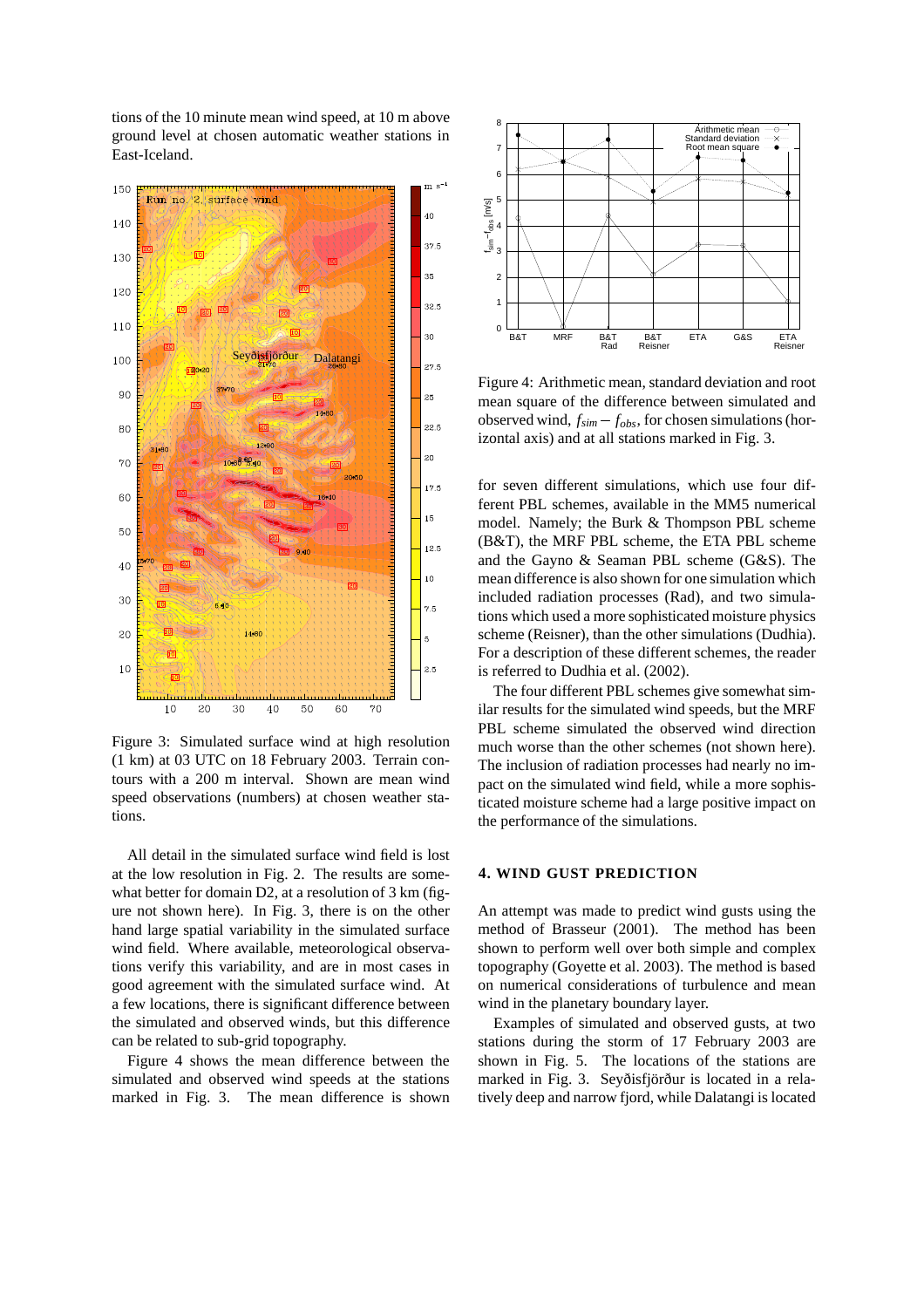

Figure 5: Simulated gusts,  $f'_g$ , upper and lower bound on simulated gusts,  $f'_{gm}$  and  $f'$ , as well as observations of the 10 minute mean wind speed, *f* , and the 3 second gust strength, *fg*.

at the tip of a peninsula and near the open sea.

The performance of the gust prediction is greatly dependent on the correlation of the simulated and observed mean winds. With overestimated surface winds, the observed gusts also tend to be greatly overestimated. Although the quality of the simulated wind is similar at Dalatangi and Seyðisfjörður, the accuracy of the wind gust prediction is somewhat greater at Dalatangi than at Seyðisfjörður.

Figure 6 is similar to Fig. 4, but it compares simulated and observed wind gusts, as opposed to simulated and observed mean surface winds. The figure does not take into account the width of the bounding interval,  $f'_{gm} - f'$ , or whether the observed gust lies within the interval, or not. The width of the gust bounding interval,  $f'_{gm} - f'$ , is a measure of the accuracy of the method, and the accuracy can be considered greater when the interval is shorter. The MRF PBL scheme does not predict TKE, and therefore the method of Brasseur can not be used for calculating the wind gusts when the MRF PBL scheme is used.

There is a slight difference in the performance of



Figure 6: Arithmetic mean, standard deviation and root mean square of the difference between simulated and observed wind gust,  $f_{g,sim} - f_{g,obs}$ , for chosen simulations (horizontal axis) and at all stations marked in Fig. 3.

the different PBL schemes, with the G&S PBL scheme performing slightly better than the ETA and B&T schemes. The use of a more sophisticated moisture physics scheme (Reisner) has a much greater impact on the simulated gusts, giving on average, considerable better results than with a simpler moisture scheme (Dudhia). Weaker gusts are simulated with the first scheme, as it predicts lower TKE and weaker winds in the planetary boundary layer.

#### **5. SUMMARY AND CONCLUSION**

In this study, two storms have been succesfully simulated at high resolution, and the results of the simulations are verified by comparison with meteorological observations. For further information on the study, the reader is referred to Ágústsson (2004).

Some of the most important results of the study can be summarized as follows below.

- The observed surface wind is on average slightly overestimated at most locations.
- There is less dependence on the method to parameterize surface friction, i.e. PBL scheme, than was expected.
- A resolution of 9 km is far to low to realistically simulate the effects of the complex topology, in the region of interest, on the surface wind field.
- Local effects such as downslope windstorms and lee-side sheltering are in general well reproduced at a resolution of 1 km. In some cases, orographic